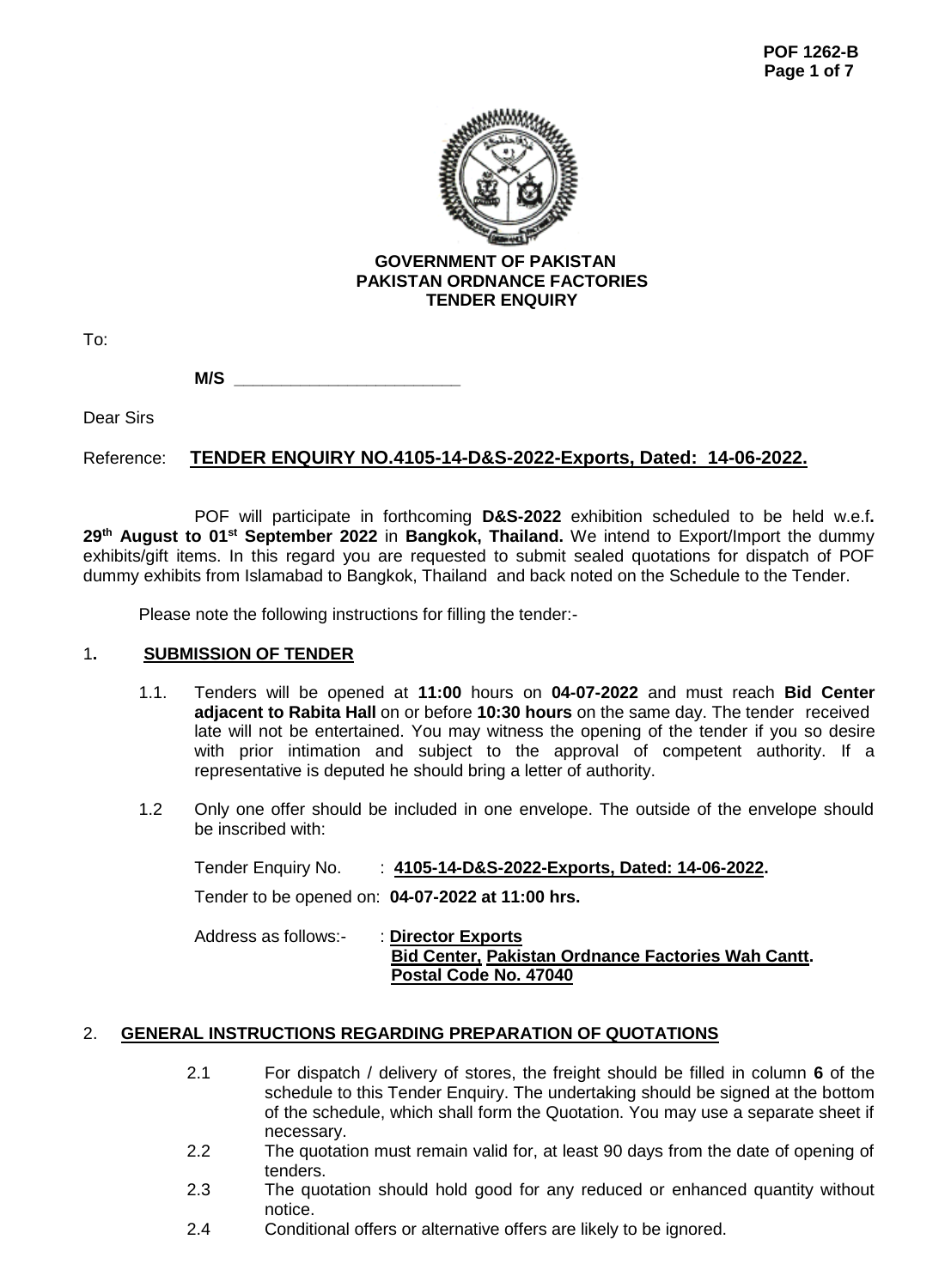- 2.5 Taxes and duties etc. where applicable must be shown separately, quoting reference to Registration No. in case of sales tax No. and relevant authority in the case of others. Offers without clarifications of taxes and duties may be ignored.
- 2.6 If the requisite information is not furnished on the T.E forms or offer received is not in conformity with the requirement of T.E, such offer shall be ignored.
- 2.7 The Exports Division will render necessary information regarding hazardous effects of the material / products along with dispatch documents.
- 2.8 Freight forwarder will furnish a certificate, issued by Excise & Taxation Deptt. that he has cleared all Professional Tax payable by him. Offers received without this certificate will be rejected.
- 2.8 Cutting or overwriting in quotations makes it liable to rejection therefore the same should be avoided.

# **3. DISPATCH INSTRUCTIONS**

- 3.1 The firm will provide the Flight Schedule well in advance.
- 3.2 Trans shipment / airlift will not be allowed..
- 3.3 The firm will declare Cargo and other particulars i.e. weight, qty, material / store & freight etc. on AWB strictly as per documents provided by Export Division.
- 3.4 The Air Craft will not land / pass on any Indian / Israeli, Air Port/ Port enrout the destination.
- 3.5 As soon, shipment is taken place, the necessary shipping documents, i.e. mate receipt, copy of AWB etc. will be provided to POF Export Division.
- 3.6 Ensure timely and safe delivery of store to the consignee.
- 3.7 Cargo will not be mis-declared
- 3.8 Where containerization is mandatory any other form of stuffing shall be done after approval of Export Division.
- 3.9 All DG/Non DG Cargo will be MMD cleared.
- 3.10 All shipping documents will be provided by Export Division through Embarkation Head Quarters Islamabad for the custom clearance of export consignment. The store will be supplied to warehouse after custom clearance for airlift.
- 3.11 The store will be air lifted from Islamabad Airport on flights strictly in accordance with current IATA rules & regulations.
- 3.12 In case of failure of the firm  $\overline{\prime}$  freight forwarder, POF Export Division, reserves the right to place / award the contract on any qualified competitor firm at the risk & cost of the freight forwarder.

# **4. TENDER FEE**

The tender must be accompanied by a non-refundable fee by means of a crossed postal order in favour of **Director-Admin, POFs Wah Cantt.** The rates of the tender Fee are as follows: -

| Amount of freight Rs.0.10 Million                        | -Rs. 50  |
|----------------------------------------------------------|----------|
| Amount of freight from Rs.0.10 Million to Rs.0.5 Million | -Rs.100  |
| Amount of freight over Rs. 0.50 Million                  | -Rs. 200 |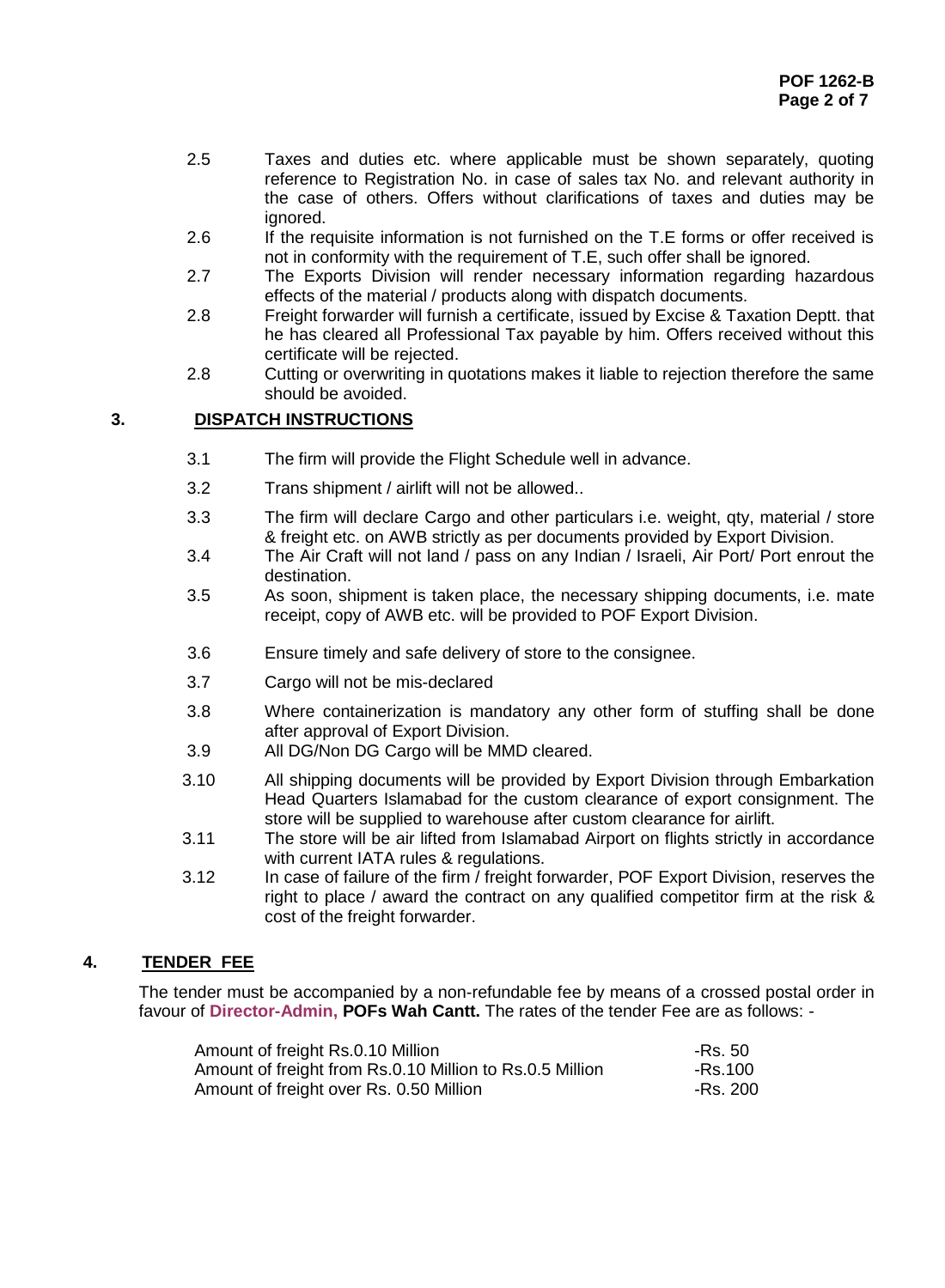# **5. BID MONEY**

- 5.1 Bid Money at the rate of **05%** of the quoted value, should accompany the tender in the shape of Deposit At Call Receipt, from a scheduled Bank drawn in favour of Director Exports POF Wah Cantt**.** Tenders received without Bid Money will stand rejected.
- 5.2 Bid Money of the unsuccessful tenderers will be returned as soon as the scrutiny of the tenders is completed. Bid Money of the successful tenderers will be retained until the contract is finalized. Bid Money will be forfeited in case the quotation is withdrawn before the expiry of its validity date.
- 5.3 State owned organizations are exempted to provide Bid Money.

# **6. ACCEPTANCE OF OFFERS**

POF Exports Division may cancel/reject any one or all the tenders at any time prior to the acceptance of a bid or proposal. The Exports Division shall upon request communicate to any Freight Forwarder or contractor who submitted a Bid or proposal the grounds for its rejection of all bids or proposal but is not required to justify those grounds.

# **7. PERFORMANCE BOND**

- 7.1 The successful bidders shall provide performance bond at **10%** of contract amount. The performance bond will be made in favour of CMA-POF Wah Cantt and will be furnished in the form of call deposit receipt or an unconditional Bank Guarantee (Annexure 'B') from a scheduled bank within 10 days after receipt of letter of intent.
- 7.2 If the Freight Forwarder fails to furnish the Performance Bond within the specified time, such failure will constitute a breach of the contract and POF Exports Division will be entitled to make other arrangements for dispatch of the stores at the risk and expense of the Freight Forwarder.

# **8. FAILURE TO SUPPLY THE STORE**

All deliveries must be completed by the specified date. If the freight forwarder fails to deliver the stores within the scheduled time should have arisen from "Force Majeure". Which the Exporter may admit as reasonable ground for further time, he will allow such additional time as he may consider to have been required by the circumstances of the case. Otherwise, he will be entitled, at is discretion, to cancel the contract, and/or claim liquidated damages upto 2% but not less than 1% of the contract price of the items and their quantities for each and every month or part of a month, beyond the specified delivery date, during which these may not be delivered or, to arrange shipment of store from elsewhere, the unsupplied stores at the risk and cost of the Freight Forwarder.

# **9. PAYMENT**

Payment will be made by the CMA (POFs), Wah Cantt, through crossed Cheque on satisfactory completion of contract and receipt of bill along with supporting documents as embodied in Contract agreement.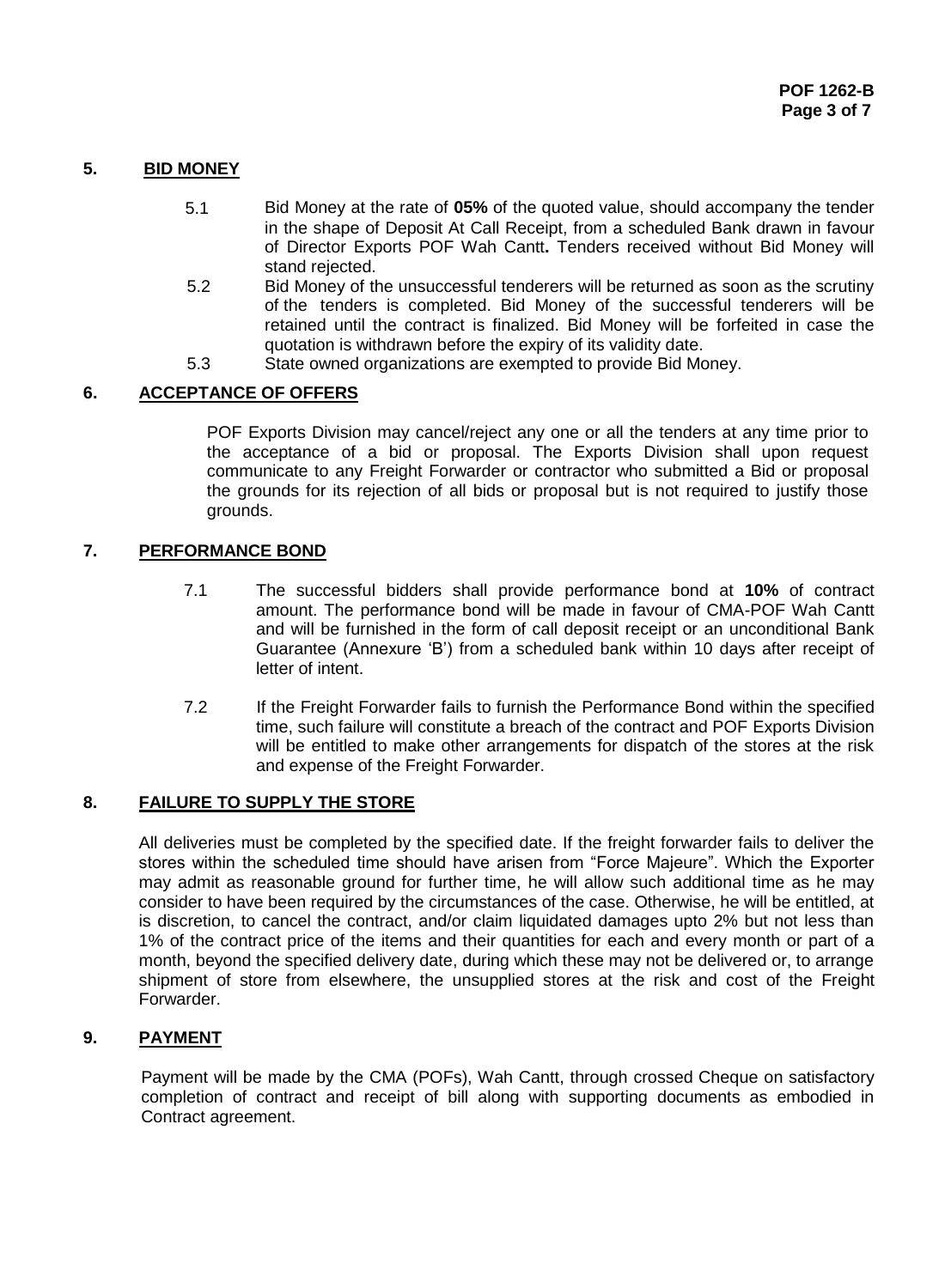# **10. SUBLETTING**

The freight forwarder will be entirely responsible for the execution of the contract in all respects according to the terms of the contract. The freight forwarder shall not sublet, transfer or assign the contract or any part thereof without prior written permission of the exporter.

# **11. NON – DISCLOSURE / SECRECY**

The Freight Forwarder and his employees must not communicate any information relating to the dispatch / nature of stores under this enquiry to any person or to any press or agent not authorized in writing by POFs.

Yours faithfully,

 (SAJJAD MAHMOOD) GENERAL MANAGER EXPORTS PAKISTAN ORDNANCE FACTORIES

Telephone No. + 92 51 9055 22220 E.Mail: [sajjad@pofexports.com](mailto:sajjad@pofexports.com)

Fax No. + 92-51-9314058

# **Copy to:**

- 1. Director SCM (Bid Center) : For information please.
- 2. Director MIS : For up-loading on POF Website.
- (Attn: AM Web) 3. CO-FIU-699 : Kindly depute F1U Rep for witness of tender opening on **04-07-2022** at 11:00 hrs.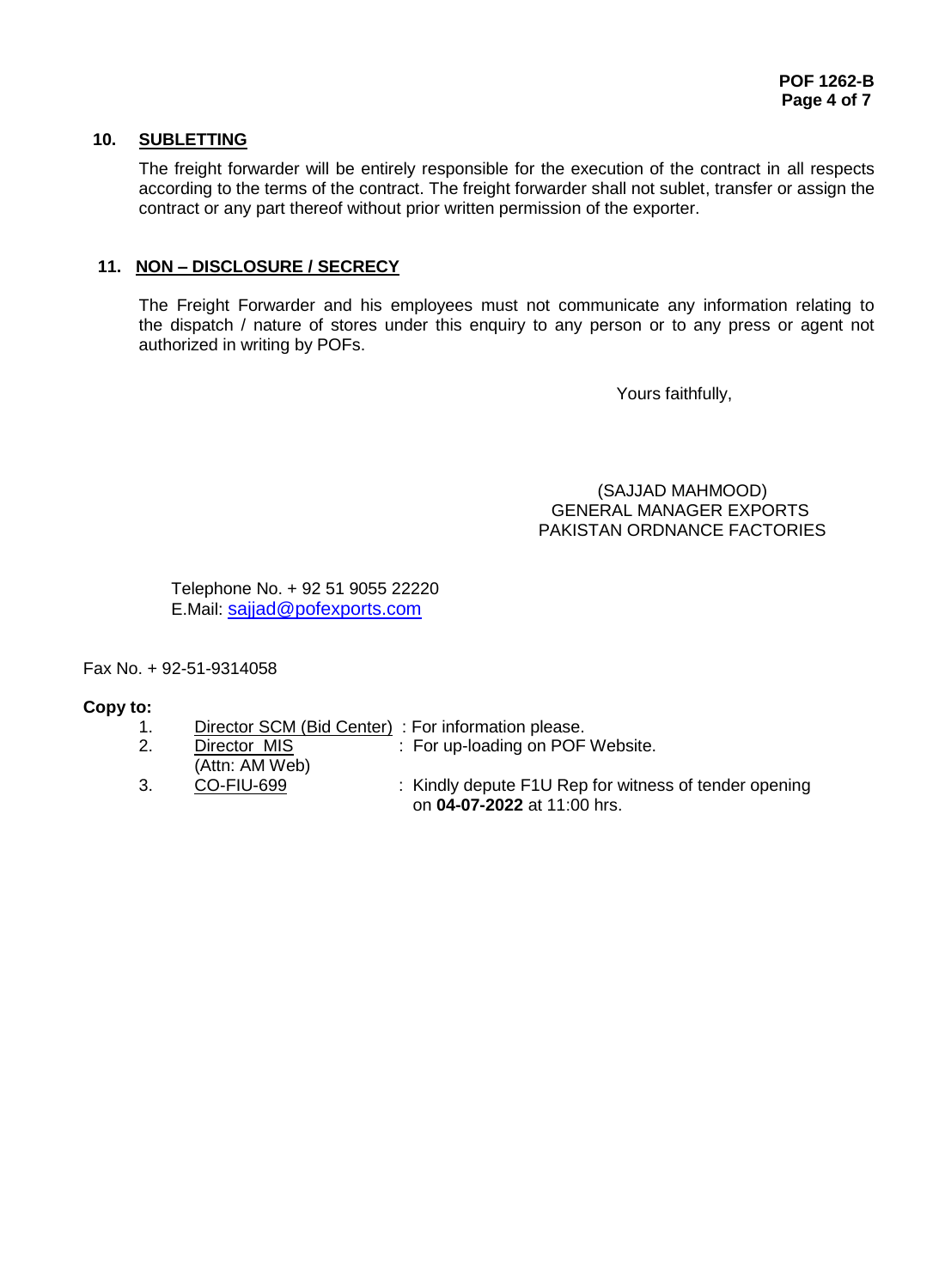**POF 1262-B Page 5 of 7**

#### **PAKISTAN ORDNANCE FACTORIES**

## **SCHEDULE TO TENDER ENQUIRY NO. 4105-14-D&S-2022-Exports, Dated: 14-06-2022.**

#### **WILL BE OPENED ON: 04-07-2022**

| Sr.# | <b>Description of Goods</b>          |            | No. of Boxes   Gross Weight | Air freight Lump Sum<br>(Rs.) |
|------|--------------------------------------|------------|-----------------------------|-------------------------------|
|      | 1. POF Dummy Exhibits / Product Gift | 2 x Fiber  | 400 Kgs                     |                               |
|      | items, Publicity Material, Firearm,  | Boxes &    | (Approx)                    |                               |
|      | and De-activated weapons.            | 1 x Carton |                             |                               |

#### **It is certified that the above-mentioned store is NON DANGEROUS/ NON EXPLOSIVE.**

#### **SPECIAL CONDITIONS:**

- i. Freight will be filled in schedule to tender enquiry and all pages of tender form will be signed and stamped.
- ii. Detail of exhibits (packing list) and commercial value can be obtained on request.
- iii. The quoting firm must be registered on Active Tax Payer List of FBR for sales tax and Income Tax and submit evidence with the quote.
- iv. Freight must be inclusive of all charges (lump sum) and should hold good for any reduced/enhanced quantities.
- v. Freight forwarder will be responsible for uplifting of the goods/exhibits from Islamabad Airport to Bangkok, Thailand and Exhibition ware house and back to POF Wah.
- vi. Freight Forwarder will be responsible for the custom clearance at all relevant/applicable ports and transportation from custom to fair ground in Bangkok, Thailand.
- vii. Freight forwarder will be responsible for storage of empty boxes for the duration of exhibition.
- viii. No expenses/claims will be entertained other than quoted prices.
- ix. Selected freight forwarder will provide assistance in completion of all formalities/documentation as conveyed by official forwarder of the event.
- x. Exhibits are required to reach Bangkok, Thailand well before start of exhibition.
- xi. A representative of freight forwarder will ensure presence in the expo to facilitate handling of exhibits and related matters.
- xii. The freight forwarder (tender) undertakes that Air Craft will not land/pass on any Indian/Israeli Airport enroute the destination in case at any stage if such information is received to the Exporter he can take any measure against freight forwarder including black listing of firm for doing business with any defence organization in Pakistan.
- xiii. The freight forwarder will be responsible to submit all requested forms/documents required by official freight forwarder of the event as well as ensure to complete formalities issued by D&S Thailand officials organizers.
- xiv. Product description/packing detail will be provided on request.
- xv. Due to prevailing pandemic situation, POF Exports Division reserves the right to cancel/postpone the tender proceedings without prior intimation.

#### **Undertaking:**

 Should our offer be accepted, we hereby undertake to airlift / shipment of stores / render the services contracted on the basis of Conditions of Contract embodied in contract agreement, and to deposit the **Performance Bond** within the prescribed time, failing which it will constitute a breach of contract, and POF Export Division will have the right to dispatch the stores through other source at our risk and cost.

| Place<br><u> 1980 - Jan Barbara (j. 1980)</u> |                                                                       |
|-----------------------------------------------|-----------------------------------------------------------------------|
| Date                                          |                                                                       |
|                                               | Position<br><u> 1989 - John Stone, Amerikaansk politiker († 1989)</u> |
|                                               |                                                                       |
|                                               | Income Tax G.I.R. No.                                                 |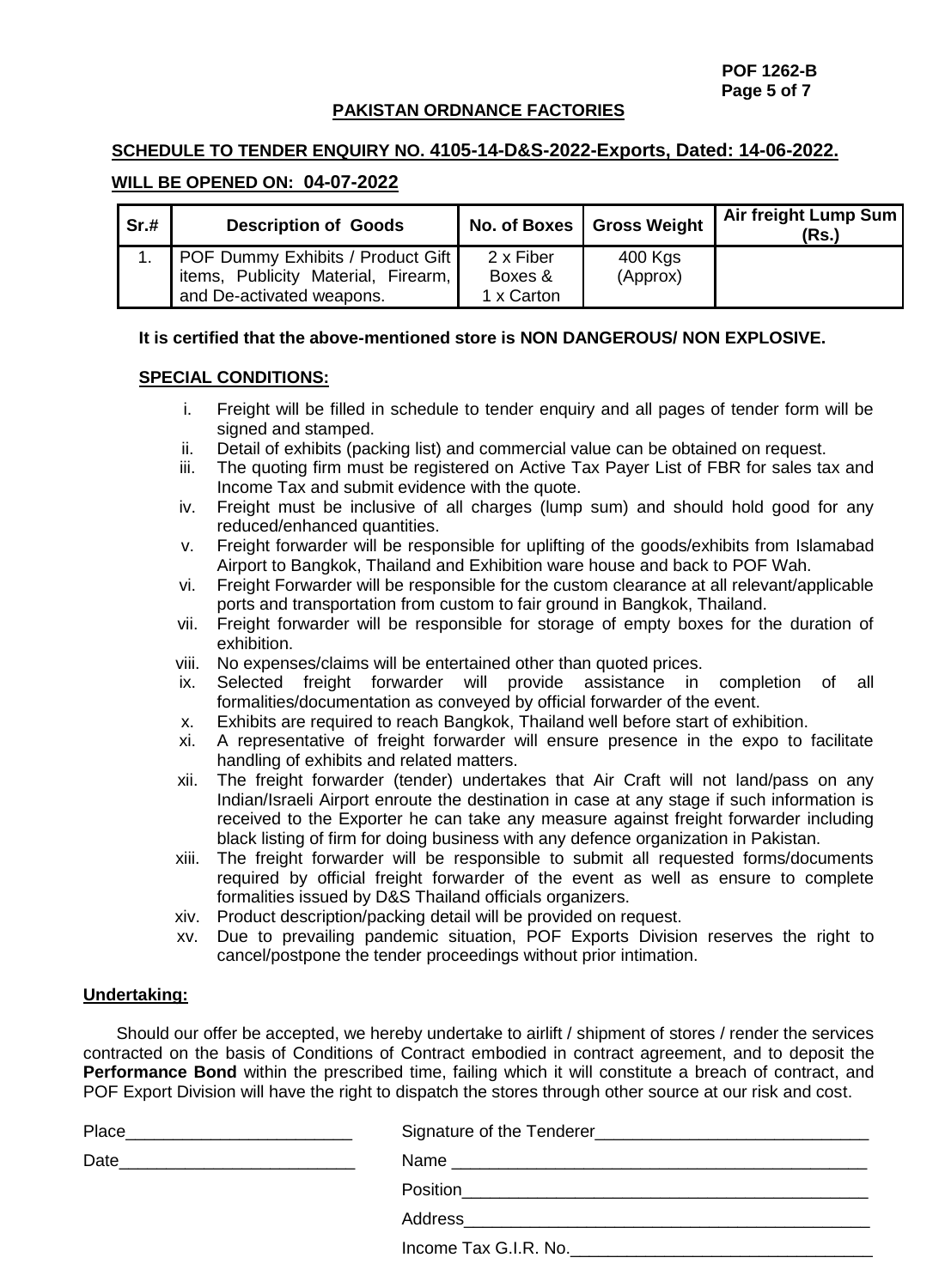# **SOP FOR ENLISTING OF FREIGHT FORWARDERS**

### **a. Company's Comprehensive Profile showing the following:**

- $\triangleright$  Date of establishment
- $\triangleright$  Incorporation status (duly supported with incorporation certificate)
- $\triangleright$  Paid up Capital
- $\triangleright$  List of Directors
- $\triangleright$  List of Branches within and outside Pakistan with complete addresses and contact details of Branch Heads
- $\triangleright$  List of all business that the company is engaged with including freight forwarding.
- Organizational set up ,Staff strength showing General Managers, Managers, AM's, Executives etc
- $\triangleright$  Affiliation with international freight forwarding networks
- Registration with other Government, Defence and Semi-Government Organizations
- $\triangleright$  List of reputed National & International Clients duly supported with Performance Satisfaction Letters issued by at least 3 satisfied National & International clients each.
- $\triangleright$  Any formal proof that company is authorized to handle / ship the dangerous goods.

# **b. Valid Registrations / Certifications:**<br>> IATA

- IATA
- $\triangleright$  FIATA
- $\triangleright$  PIFFA
- $\triangleright$  NTN
- **≻ GST**
- **►** Chamber of Commerce
- $\triangleright$  Professional Tax
- $\triangleright$  CAA (Civil Aviation Authority)
- $\triangleright$  Shipping License issued by Pakistan Customs / Air license

## **c. Financial Profile:**

- $\triangleright$  Bank Statement for last 2 years
- Copies of IATA valid Bank Guarantees (B/G value less than PKR 5.0 M need not to apply for registration with POF Export Division)

# **d. DG Airfreight & Sea freight Profile:**

- $\triangleright$  List of all Weapons or Parts airfreight / sea freight shipments handled during last 3 years duly supported with corresponding copies of AWB / BL's
- $\triangleright$  List of all DG airfreight shipments handled during last 3 years duly supported with corresponding AWB copies
- $\triangleright$  List of all staff members holding valid DG license duly supported with corresponding copies of valid DG certificates
- $\triangleright$  List of all DG Sea freight shipments handled during last 3 years duly supported with corresponding copies of B/L's

# **e. Air Charter Profile:**

- $\triangleright$  List of all the Air charters arranged during last 2 years for the transportation of Military / Defence Cargo.
- $\triangleright$  Representation authorization by at least 1 International Air Charter Company having a fleet of 5+ cargo aircrafts involved in transportation of military / defence cargo.

#### **f. Registration Requirements:**

- $\triangleright$  Undertaking on judicial stamp paper duly notarized; that the firm has never been engaged in any criminal activities and has never been black listed for por performance by any organization in Pakistan.
- $\triangleright$  Nomination of company's rep to deal with POF.